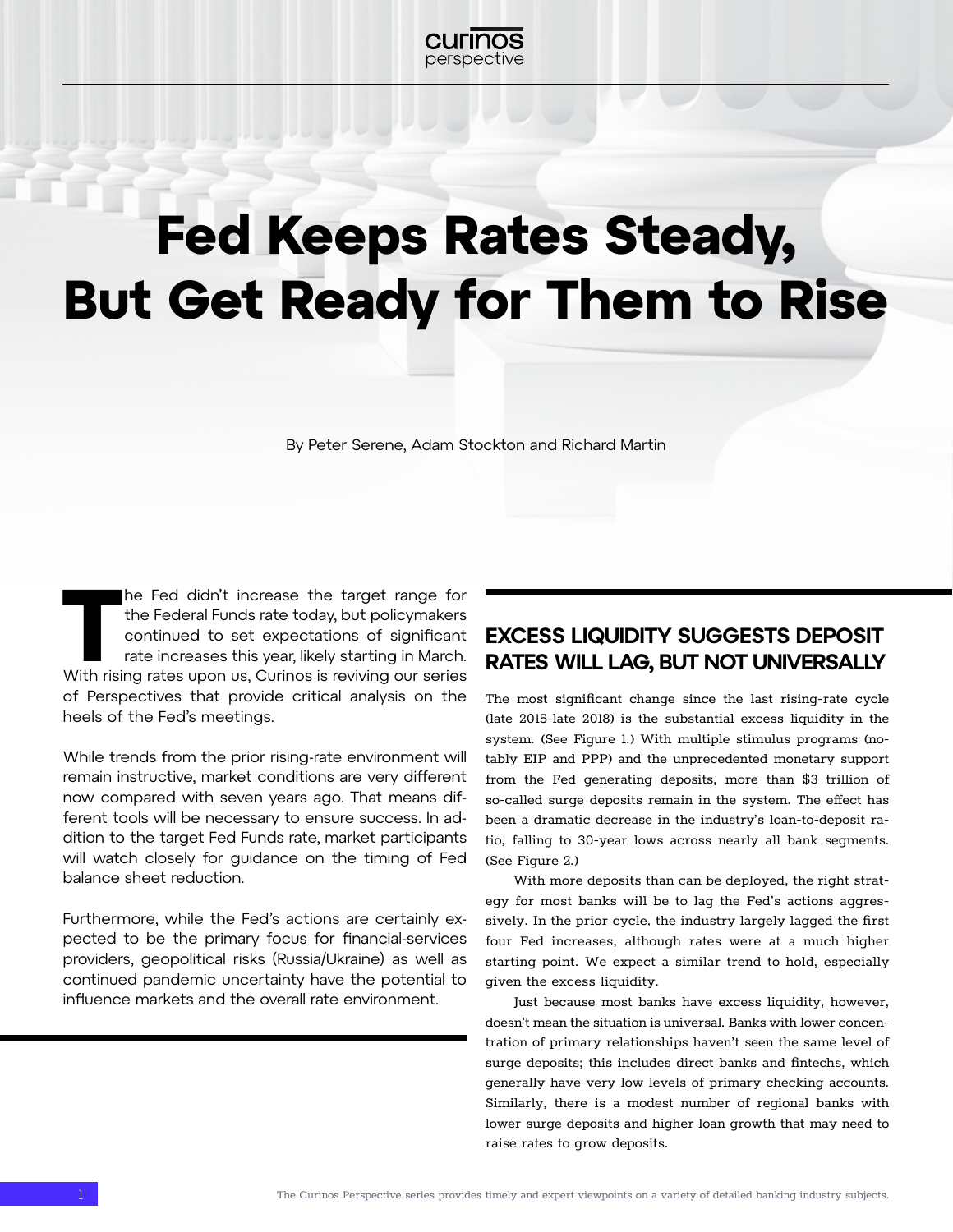

#### Figure 1: There is strong correlation between deposit growth and costs, but there were clear winners and losers in the last cycle.

Notes: Growth between 2015Q2 and 2019Q2 | Ending rate as of 2019Q2 | Growth rates are acquisition-adjusted | Includes all traditional / brick and mortar banks above \$20B in assets

Sources: Curinos Analysis, SNL Financial



#### Figure 2: Total Loan-to-Deposit Ratio (National and Regional Sample)

Representative sample of 30 national and regional banks, excluding those with unconventional balance sheet structures. Sources: SNL Financial

This will mean that banks may see pricing pressure begin to emerge later this year from select competitors even though they may not need deposit growth themselves.

In the commercial space, where exception pricing is commonplace, there is another layer of complexity that is tied to recent learned behavior. In the late stages of the last rising-rate cycle, clients and bankers became accustomed to interest-bearing deposit betas in excess of 70% on exception-priced balances. To lag rate hikes this time, bankers will need to be equipped with client-ready explanations for why pass-throughs are lower than before. The bank may have good reasons for this, of course, but it's a challenging narrative.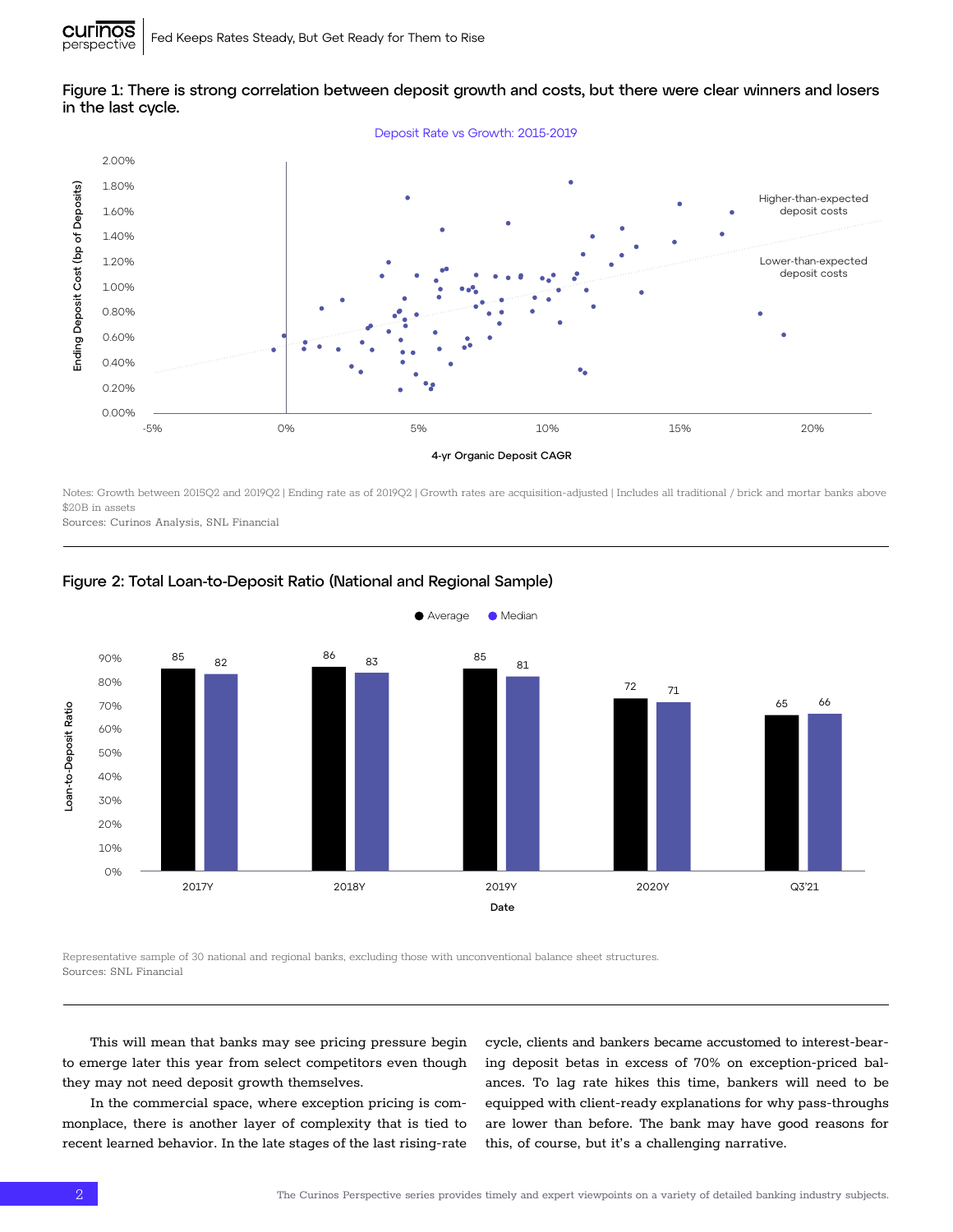## RELATIONSHIPS AND DEPOSIT VALUE WILL BE KEYS TO SUCCESS

As competition begins to ramp up, the question facing many banks will be which customers to retain and which to allow to seek higher rates elsewhere.

In previous rising-rate cycles, banks used an elasticity framework to guide pricing decisions. This time is different. In a cycle where banks don't need or necessarily want every deposit, the optimal framework is customer relationship primacy.

To apply a primacy framework, the first step is to define and measure primacy. Banks and their clients now define primary relationships based on the main checking account. This is equally true of individuals and companies.

there is less agreement on how to measure it – especially in the Current Current Manuel primacy frameworks measure not just how likely it is that potential is to become the primary bank. This requires both sophisticated analytics of current customer data and insights more complex commercial relationships. Moreover, leading you are currently the primary bank, but also how strong the But while there is general agreement on what primacy is, into customers' financial needs outside of the bank.

Once banks have systematically measured primacy, they to retain existing primary relationships and deepen high poten-  $\epsilon_{\rm 0m}$  , which current and the current  $\epsilon_{\rm 0m}$ tial non-primary relationships. can apply a pricing framework where rate is used strategically  $\text{sgn}_{\text{max}}$ 

It is also important for banks to understand deposit value.<br>So customer is ratained, how likely are they to remain with the bank for the entire rate cycle? Will they continue to seek rate If a customer is retained, how likely are they to remain with the with every Fed increase or only look for periodic adjustments?

to catch up. Other providers need to develop these surgical The biggest banks have invested significantly in measur- $3.15$ ing these types of behaviors, leaving the rest of the market **intervalse of the market** retention strategies now, for deployment later.

# 3.1 MORTGAGE MARKET IS ALREADY ON THE MOVE

3 Mortgage rates have already begun 2022 on an elevated tra-2.95 their highest levels since the beginning of the pandemic. (See Meanwhile, home lenders aren't waiting for the Fed to move. 3.2 Figures 3 and 4.) Retail | Conf30 Funded Rate Retail | Conf30 Funded Rate, by Purpose Retail | Conf30 Funded Rate, by Purposejectory relative to market forecasts and expectations, reaching

**1416** alongside the more aggressive tapering timeline of Fed asset 3.05 Dec 20 inflation at its highest level in 40 years, the Fed's response and 3 forward guidance will be critical as lenders transition to higher the anticipated Federal Reserve rate hikes throughout 2022 Much of this market response seems to be predicated on purchases of treasuries and mortgage-backed securities. With rates and less accommodative monetary policies.

Lenders should expect some increased volatility as these various factors weigh on the financial markets and the economic recovery already under way continues forward. Despite

#### Figure 3: Mortgage Lending Volume/Rate Trends









Source: Curinos Data